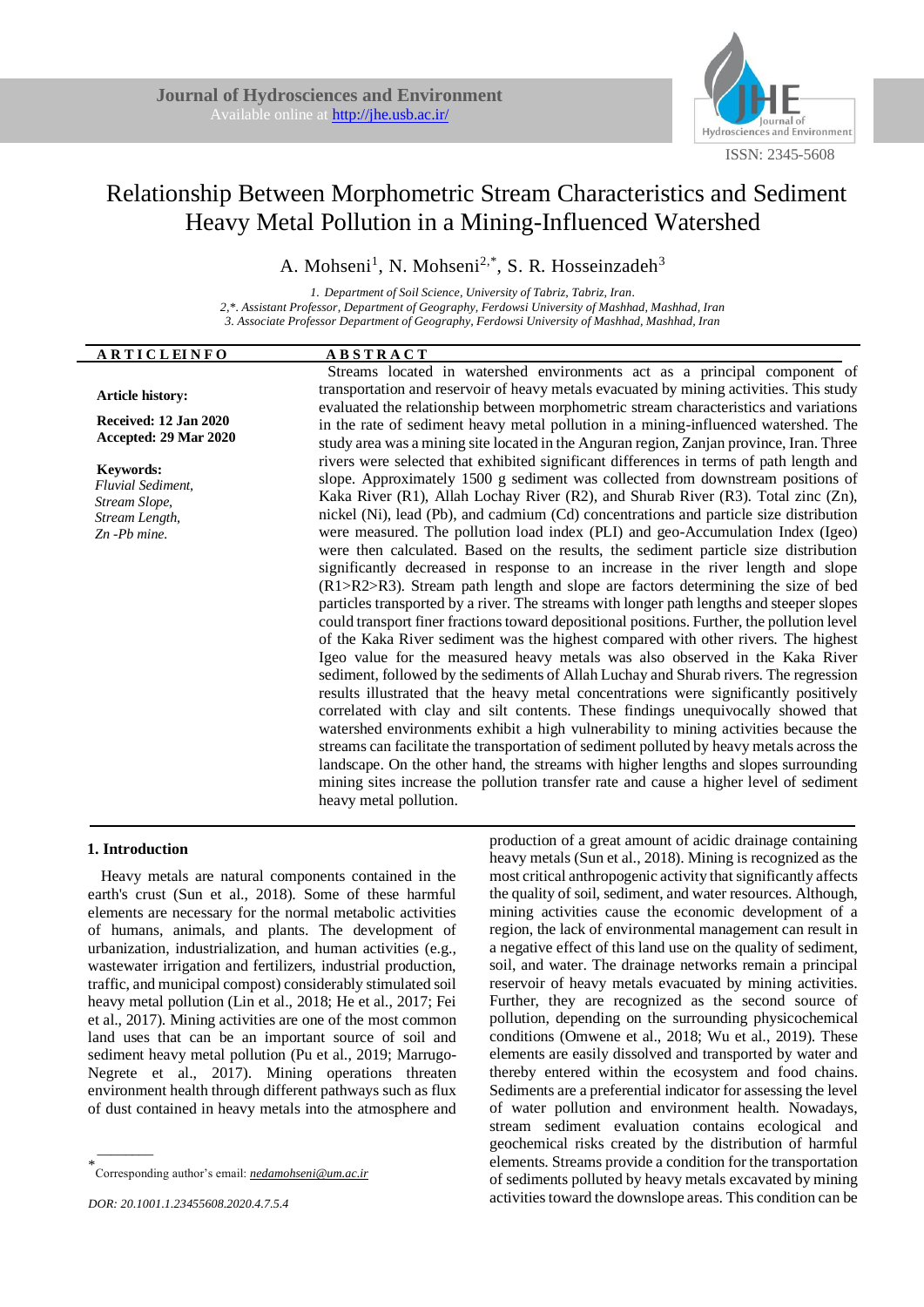an important agent in the spatial distribution of these harmful elements. On the watershed scale, the downslope positions act as a reservoir for the accumulation of heavy metals. Although, mining activity occurs within a small spatial scale, the presence of drainage networks surrounding mining sites, especially the mines located within watersheds, can be a principal factor in the distributing of harmful elements across broader spatial scales. Topographic characteristics of drainage networks, such as their slope and length, significantly affect the pollution level of different stream parts. Stream path length and slope can be a factor determining the size distribution of sediment particles. Streams with longer path lengths transport finer fractions toward depositional positions (Pyrce and Ashmore, 2003). On the other hand, the accumulation of heavy metals has a significant relationship with particle size distribution. As a result, different slope positions that a river crosses and variations in the stream path length, can exhibit significant differences in terms of the sediment pollution levels by heavy metals. The assessment of stream sediment quality surrounding mining sites is an important step toward terrestrial and aquatic ecosystem management.

Over the past decade, many studies investigated the role of mining activity in soil and water pollution (Lu et al., 2019; Mao et al., 2019; Siddiqui and Pandey, 2019; Marrugo-Negrete et al., 2017; Duncan et al., 2018; Fei et al., 2017; Pu et al., 2019). These studies comprehensively evaluated changes in physicochemical properties of soil and water resources surrounding mining sites and their impacts on the environment. Gyamfi et al. (2019) studied the quality of water and soil in a typical artisanal mining community. They found that the stream had a high concentration of Fe and Mn above acceptable the World Health Organization, and therefore, the soil was significantly polluted by those metals. Lu et al. (2019) evaluated the soil and water pollution caused by mining activity around an abandoned sphalerite mine. They found that harmful elements in the mining area display apparent non-carcinogenic health risks to children while the risks to adults are not equally obvious. Mao et al. (2019) provide a comprehensive analysis of dissolved heavy metal pollution characteristics and factors controlling pollution levels during the three different water flow regimes of the Lhasa River basin, Tibet. Siddiqui and Pandey (2019) investigated eight heavy metals, including Cr, Cd, Cu, Ni, Pb, Zn, Mn, and Fe, in water and bed sediment of the Ganga River. Their findings provide a detailed watershed-scale database on heavy metal concentration in water and bed sediment, the magnitude of contamination, and ecological risks to aquatic organisms in the Ganga River, India. Pu et al. (2019) illustrated the effects of copper mining on heavy metal contamination in a rice agrosystem in the Xiaojiang River Basin, China. Duncan et al. (2018) exhibited the heavy metal pollution levels in the sediment belonging to the Pra Basin of Ghana

from 27 sampling points during the dry and wet seasons using the geo-accumulation index, enrichment factor, and pollution load index. Sun et al. (2018) evaluated how pollution could decrease with increasing distance from the mining district. They found that heavy metal pollution of farmland soils displays a high potential ecological risk. Marrugo-Negrete et al. (2017) studied the concentration of heavy metals in 83 agricultural soils irrigated by the Sinú River, Colombia, influenced by mining areas upstream. Fei et al. (2017) investigated the temporal and spatial distribution of antimony and related heavy metal contaminants (lead, zinc, and arsenic) and the exposure risks for the population of the Yuxi river basin, China.

There are numerous metal mines in various parts of Iran. The Anguran Zn -Pb mine is one of the most important mining sites in Zanjan province. Despite extensive research on the pollution and ecological risk, and environmental problems generated by mining operations (as explained above), the impact of topographic stream characteristics on the level of stream sediment heavy metal pollution influenced by mining activities are poorly covered. Therefore, in this study, to better understand the effect of variation in morphometric stream characteristics on heavy metal pollution levels of sediments transported by rivers, we investigated changes in sediment pollution levels along streams with different morphometric characteristics, including slope and length. The overall objective of this research was to evaluate the relationship between topographic stream characteristics, including path length and slope, and the levels of zinc (Zn), nickel (Ni), lead (Pb), and cadmium (Cd) pollution of sediment transported by rivers.

## **2. Materials and methods**

## **2.1. Study area and field Work**

The studied region is located surrounding a mining site located in the Anguran, Mahneshan County, Zanjan Province, northwestern Iran (Figure 1). The region's climate is cold and semi-arid with a mean annual temperature between 9 and 17 °C and approximately 400 mm mean annual precipitation. The average elevation of the Anguran is approximately 3,000 m.a.s.l. According to the aim of the present study, we firstly selected three rivers surrounding the Anguran Zn -Pb mine, including Shurab, Kaka, and Allah Luchay rivers. These rivers exhibited significant differences in terms of path length and slope. The Shurab River is a seasonal river with a length of 18 km and a slope of 6.5%. The Kaka River is a perennial stream with a length of 30 km and a slope of 7.3%. The Allah Luchay River is a seasonal river with a length of 20 km and a slope of 5.5%.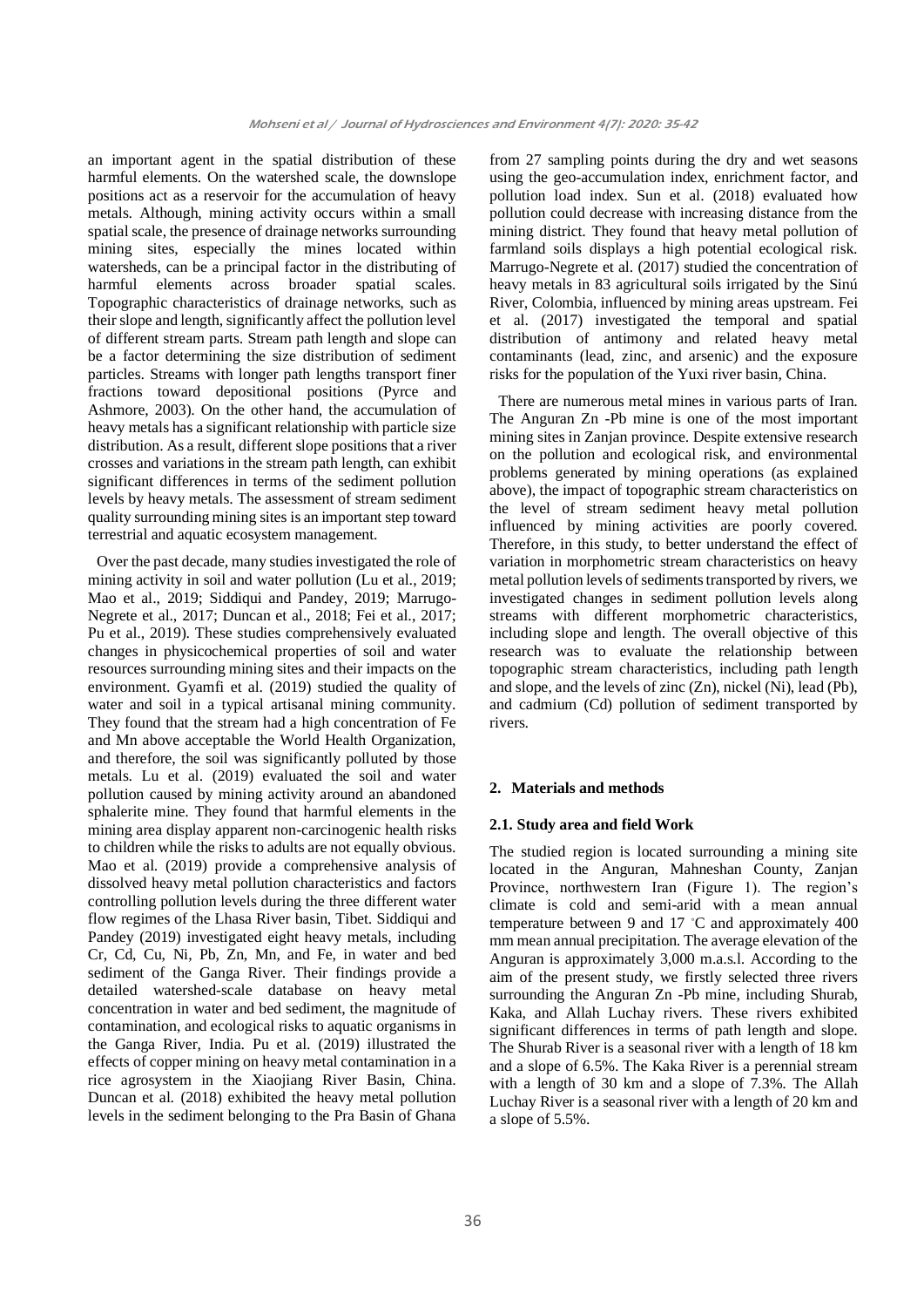

**Fig. 1.** Location of the mine in the Anguran-Zanjan

#### **2.2. Data Collection and Statistical analysis**

To evaluate the impacts of the topographic river characteristics on sediment heavy metal pollution, approximately 1500 g bed sediment was collected from downstream positions of Kaka River (R1), and Allah Luchay River (R2), and Shurab River (R3). The samples were air-dried at 25°C and sieved through a 2 mm steel sieve. After sieving, the sediments were equally divided into three portions. The weight of each portion was considered  $500 \pm 1$  g, (three replicates per sediment). Afterward, the prepared samples were acid digested by 65% HNO3, and Total Zn, Ni, Pb, and Cd concentrations were then analyzed by atomic absorption spectrophotometer (Sposito et al., 1982). The particle size fractions of each sample were also determined by the hydrometer method (Gee and Bauder, 1986).

To assess the pollution status of sediment and the level of heavy metal contamination in the different sampling sites, we calculated the pollution load index (PLI, equation 1) (Soares et al. 1999) and the geo-accumulation index (Igeo, equation 2) (Muller, 1981), respectively.

$$
PLI = \left(\frac{c_{n1}}{B_{n1}} \times \frac{c_{n2}}{B_{n2}} \times \dots \frac{c_{n_i}}{B_{n_i}}\right) \frac{1}{1}
$$
 (1)

where  $\frac{C_{n_1}}{B_{n_1}}$  is the ratio of measured metals to their background values and i is the number of metals. This index compares the heavy metal pollution status between the different sampling sites. PLI value  $= 0$  shows perfection,  $PLI < 1$  shows no pollution, and  $PLI > 1$  indicates pollution (Sojka et al., 2019; Awosusi and Adisa, 2020).

$$
Igeo = log_2 \frac{cn}{(1.5B_n)}
$$
 (2)

where  $Cn$  is the measured heavy metal concentration in the sediment.  $B_n$  is the geochemical background concentration of the metal (n). 1.5 is the background matrix correction factor due to the lithogenic effects. This factor evaluates the level of heavy metal contamination in the sediment sample. Values of this index are classified into 7 classes (Muller, 1981), including < 0-uncontaminated, 0-1-uncontaminated to moderately contaminated, 1-2-moderately contaminated, 2-3-moderately to heavily contaminated, 3-4-strongly contaminated, 4-5-heavily to extremely contaminated, and > 5-extremely contaminated.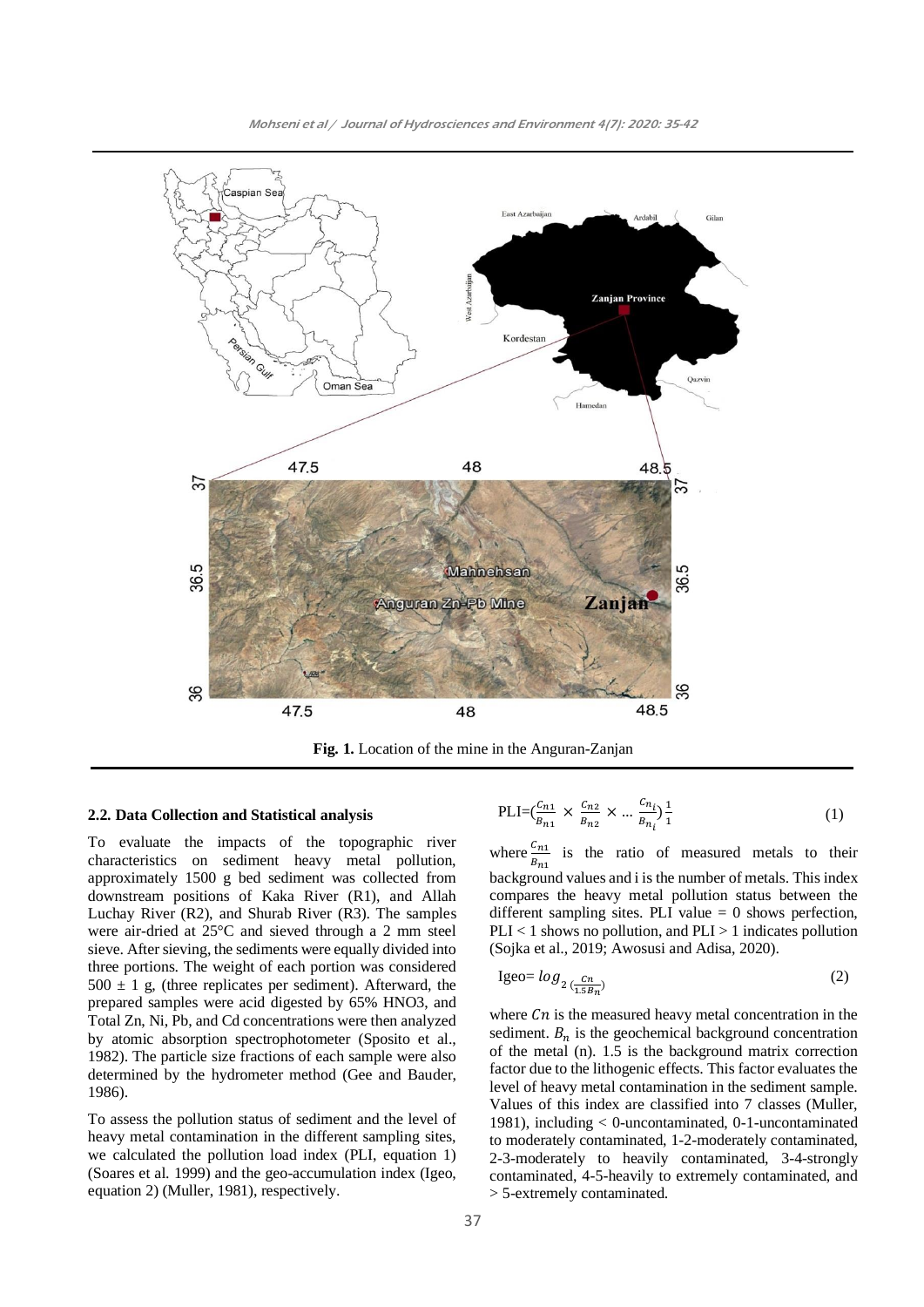We first performed an analysis of variance and a Tukey *post hoc* test to compare the level of heavy metal pollution of sediments collected from downstream positions between the rivers. We examined whether the sediments belonging to the streams with different topographic characteristics (path length and slope) exhibit significant differences in the rate of heavy metal pollution. Therefore, a regression analysis was employed to examine the relationship between changes in the topographic stream characteristics, particle size distribution, and sediment heavy metal pollution rate.

## **3. Results**

Analysis of variance (ANOVA) for the heavy metal concentrations and particle size distribution at the different river types is presented in Table 1. These results showed that the river types, including different slopes and lengths had a significant effect on the Zn, Ni, Pb, and Cd concentrations and distribution of clay, silt, and sand in the river sediments.

The statistical results (Tukey *post hoc* test) of the physical and chemical sediment properties illustrated the appearance of different rates  $(P < 0.05)$  of sediment heavy metal pollution and particle size distribution within downstream positions of three rivers (Table 2 & Figure 2). The highest heavy metal concentrations were seen in bed sediments belonging to the Kaka River (R1). The Allah Luchay (R2) and Shurab (R3) rivers illustrated the lowest heavy metals concentrations compared with the Kaka River.

As shown in Table 3, the sediments belonging to all the rivers showed heavy metal pollution and the pollution level of the Kaka River sediment  $(R1)$  was the highest  $(PLI > 1)$ compared with other rivers. According to the geoaccumulation index (Igeo), the sediments of all the rivers were strongly polluted with Pb and Cd, and moderately polluted with Zn. However, there was no Ni pollution in the sediments. Additionally, the highest Igeo value for the measured heavy metals was observed in the Kaka River sediment (R1), followed by the sediments of Allah Luchay (R2) and Shurab (R3) Rivers.

**Table 1.** Coefficient of variation and analysis of variance, showing the effect of the river types on the sediment heavy metal concentrations and particle size distribution

| Source of variation           | df | Mean square           |         |             |                |         |           |          |
|-------------------------------|----|-----------------------|---------|-------------|----------------|---------|-----------|----------|
|                               |    | Zn                    | Ni      | Pb          | C <sub>d</sub> | Clay    | Silt      | Sand     |
| River type                    |    | $24166$ <sup>**</sup> | $220^*$ | $6185^{**}$ | $1.73***$      | 38.78** | $10.33^*$ | $91.01*$ |
| Coefficient of variation (CV) |    | 2.73                  | 11.67   | 6.63        | 7.51           | 8.74    | 18.43     | 13.25    |

**Note: \* and \*\* p-values were significant at 0.01 and 0.05 levels, respectively**

**Table 2.** Comparison of heavy metals concentrations between the different streams

| River sediment | 7.n                           | Ni                | Ph                           | Cd                         |
|----------------|-------------------------------|-------------------|------------------------------|----------------------------|
| R <sub>1</sub> | $385.92 \pm 12.45^{\text{a}}$ | $24.5 \pm 3.11^a$ | $185.98 + 9.54$ <sup>a</sup> | $2.78 \pm 0.92^{\text{a}}$ |
| R <sub>2</sub> | $235.92+7.28^b$               | $10.54 + 2.46^b$  | $107.31 \pm 6.81^{\circ}$    | $1.47 + 0.71^b$            |
| R <sub>3</sub> | $220.33+9.31^{\circ}$         | $9.31 \pm 1.98^b$ | $102.04 \pm 7.55^{\circ}$    | $1.39 + 0.52^b$            |

**Note: All values are defined based on mean ± standard deviation. Different lowercase letters show statistically significant differences (***P* **< 0.05) between different streams; R1, Kaka River; R2, Allah Luchay River; R3, Shurab River.**

**Table 3.** Results of the pollution load index and geo-accumulation index

| River<br>sedimen<br>t | Pollu                          | Geo-accumulation index $(I_{\text{geo}})$ |        |                |      |  |
|-----------------------|--------------------------------|-------------------------------------------|--------|----------------|------|--|
|                       | tion<br>load<br>index<br>(PLI) | Zn                                        | Ni     | P <sub>b</sub> | Cd   |  |
| R <sub>1</sub>        | 6.94                           | 1.87                                      | $-0.3$ | 4.63           | 4.21 |  |
| R <sub>2</sub>        | 3.69                           | 1.16                                      | $-1.5$ | 3.83           | 3.29 |  |
| R <sub>3</sub>        | 3.43                           | 1.06                                      | $-1.6$ | 3.76           | 3.21 |  |

The particle size distribution, including fractions of clay, silt, and sand, exhibited a statistically significant difference  $(P < 0.05)$  between the sediments belonging to the different rivers (Figure 2). The greater value of fine fractions, including clay and silt, was observed in the downstream sediments of the Kaka River (R1) compared with other rivers. Whereas, the sediments belonging to the Allah Luchay (R2) and Shurab (R3) rivers showed the highest value of coarse fractions compared with the Kaka River (R1).

Further, the results of the regression analysis explain how variation in the particle size distribution of sediments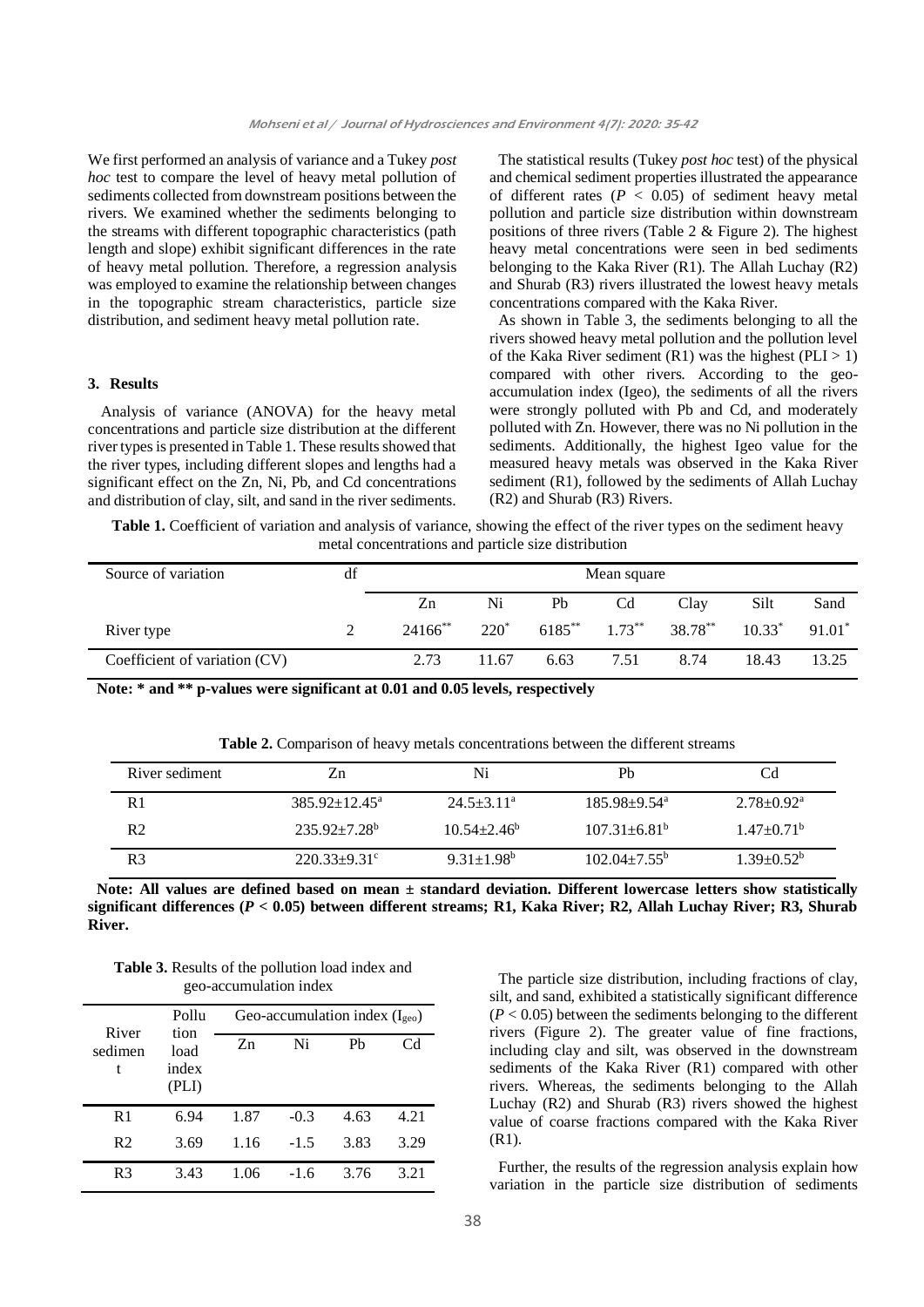transported by the streams with different path lengths and slopes could encourage significant differences in terms of the heavy metals concentrations excavated by mining activity (Figure 3). The results revealed a significant and positive correlation  $(P < 0.05)$  between the measured elements, including Zn ( $R^2$ =0.85;  $R^2$ =0.74), Ni ( $R^2$ =0.75;

 $R^2=0.93$ ), Pb ( $R^2=0.86$ ;  $R^2=0.71$ ), and Cd ( $R^2=0.82$ ;  $R^2=0.78$ ) and fine earth fraction of clay and silt in the studied stream sediments. In contrast, coarse fraction, including sand, gave a negative and non-significant correlation with the metals concentrations in bed sediments.



**Fig. 2**. Comparison of the particle size distribution between the different bed sediments. Lowercase letters show statistically significant differences (*P* < 0.05) between different streams; R1, Kaka River; R2, Allah Luchay River; R3, Shurab River

#### **4. Discussion**

The findings of this research showed that how variation in topographic stream characteristics such as stream path length and slope could significantly affect the pollution level of the sediments transported by the rivers. Stream path length can be a factor determining the particle size of sediment transported by a river. This characteristic defines as the total distance of the transportation path of a particle from initial entrainment to final sedimentation. Previous studies proved that larger bed particles mobilize shorter path lengths (Pyrce and Ashmore, 2003). This means that streams that have longer path length can transport finer fractions toward depositional positions. On the other hand, the accumulation of heavy metals has a significant relationship with the particle size distribution of sediment (He et al., 2016; Kalantzi et al., 2013). Our findings showed that variation in the length of a stream could cause significant differences in the rate of sediment pollution by the heavy metals. The higher value of the heavy metal concentrations and the pollution load index in the Kaka

River was likely due to the longer length of this stream compared with other studied rivers. An increase in the stream path length and slope enhances the river's ability to transport finer fractions. The Allah Luchay and Shurab Rivers with a shorter path length exhibited a higher amount of coarse fractions compared with the Kaka River, while the Kaka River showed a higher accumulation of fine fractions.

Some studies proved that particle size distribution plays a crucial role in the control of heavy metal concentrations within the stream sediments (Roussiez et al., 2005; Zhang et al., 2002). Sediment constituents affect the behavior of the metals in the rivers. The metal concentrations within the streams are likely controlled by the amount of oxides and clays contained in the sediments. The presence of these constituents is known to form highly stable complexes with heavy metals (Zhao et al., 2014). The sediments with a higher amount of finer fractions, such as clay and silt, effectively absorb heavy metals because the pollutants can bond with fine fractions to contribute toward the formation of aggregation (Sarkar et al., 2004; Brooks and Mahnken, 2003). The findings of the regression analysis confirm that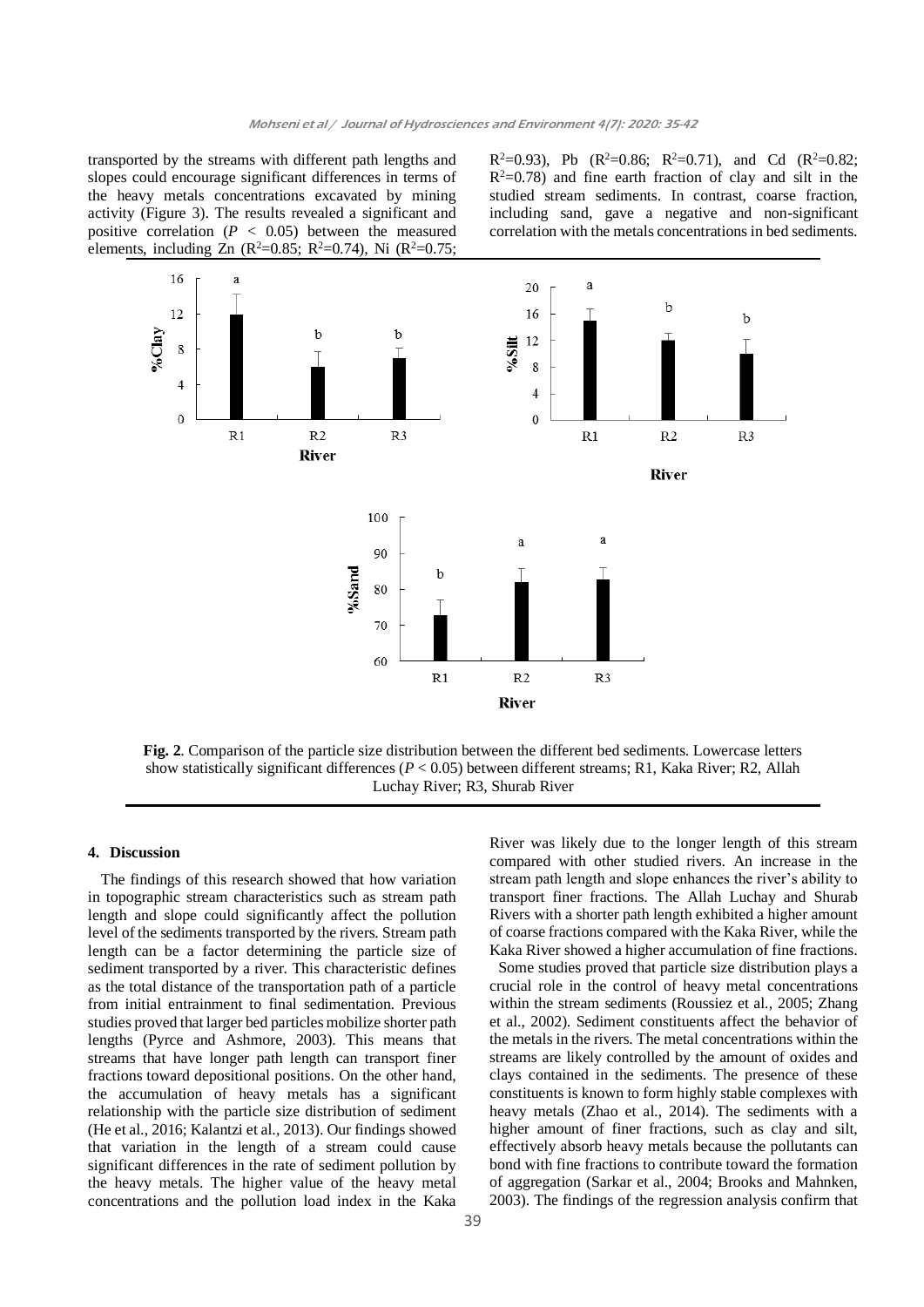

sediments with particle size lower than < 0.063 mm have a high potential of the heavy metals concentrations, as other

**Fig. 3.** Relationship between the particle size distribution (%Clay, %Silt, and %Sand) and sediment heavy metals concentrations. The stars show  $P < 0.05$  (\*) and  $P < 0.01$  (\*\*).

studies noted (He et al., 2016; Zhang et al., 2013). This positive relationship is likely because the fine fractions have a large specific surface area and high content of organic matter and clay fraction (Kalantzi et al., 2013).

Mao et al. (2019) provide a comprehensive analysis of dissolved heavy metal pollution characteristics and factors controlling pollution levels during the three different water flow regimes of the Lhasa River basin, Tibet. They found that the river water showed alkaline characteristics, which may affect heavy metal elements in a dissolved fraction. Also, their results illustrated that Mn, Cd, Cu, and Zn

originated from the natural geological background, whereas Pb originated from mining drainage. Siddiqui and Pandey (2019) investigated eight heavy metals, including Cr, Cd, Cu, Ni, Pb, Zn, Mn, and Fe, in bed sediment within the Ganga River. Their findings provided a detailed watershedscale database on heavy metal concentration in bed sediment, the magnitude of contamination, and ecological risks to aquatic organisms in the Ganga River, India. They proved that in the middle and lower reaches, Cr, Cd, Pb, Ni, Cu, and Fe in the water had exceeded the regulatory limit. Although headword river stretch seemed very less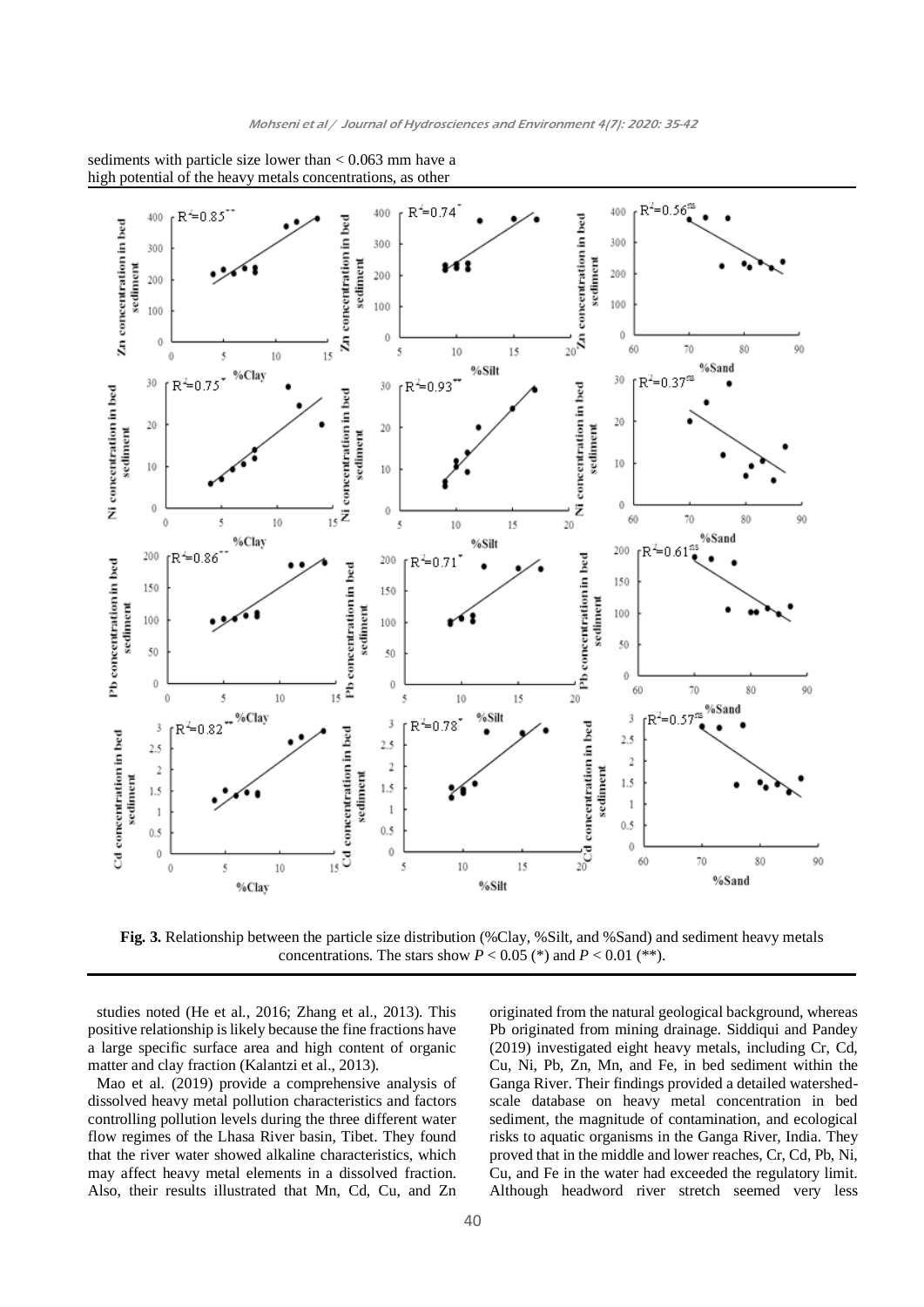contaminated, the middle and lower reaches showed moderately to the heavily contaminated range. Marrugo-Negrete et al. (2017) studied the concentration of heavy metals in agricultural soils irrigated by the Sinú River, Colombia, influenced by mining areas upstream. Their findings suggested that soil contamination was mainly derived from agricultural practices, which was caused probably by atmospheric and river flow transport from upstream gold mining. Fei et al. (2017) investigated the temporal and spatial distribution of antimony and related heavy metal contaminants (lead, zinc, and arsenic), and the exposure risks for the population of the Yuxi river basin, China. The results of this investigation showed that the antimony concentrations in the river sediments in the midstream and downstream regions significantly exceeded the regulatory limit. Pu et al. (2019) pointed out the effects of copper mining on heavy metal contamination in a rice agrosystem in the Xiaojiang River Basin, China. Their findings showed that copper mining had a crucial effect on heavy metals in a rice agrosystem near the copper mining area. Long-term wastewater irrigation, especially the deposition of sediments, lowered the soil pH and induced the accumulation of heavy metals in the fluvial soils along the Xiaojiang River.

Despite extensive studies on the role of mining activities in the quality of soil and water resources, less research investigated the effect of variations in morphometric stream characteristics on heavy metal pollution levels of sediments transported by rivers surrounding mining sites. The drainage networks remain a principal reservoir of heavy metals evacuated by mining activities. Rivers are easily transported sediment polluted by heavy metals toward the downslope areas. Therefore, sediments are a critical indicator for assessing the level of water pollution and environment health. On a watershed scale, the positions of downslope act as a reservoir for the accumulation of heavy metals. Although, mining activity occurs on a small spatial scale, the presence of drainage networks surrounding mining sites can be a principal factor in the distributing of these harmful elements on broader spatial scales. As a result, mining activity in the watershed environments can be a serious threat to agriculture productions. Further, the streams with higher length and slope surrounding mining sites increase the pollution transfer rate and cause a higher level of sediment heavy metal pollution. Therefore, the assessment of the quality of river sediment surrounding mining sites is an important step toward terrestrial and aquatic ecosystem management.

## **5. Conclusion**

In the present study, to better understand the effect of variation in morphometric stream characteristics on heavy metal pollution of sediments transported by rivers, we investigated changes in the levels of sediment pollution along streams with different morphometric characteristics, including different slopes and lengths. The results illustrated that the sediments belonging to all the rivers had

heavy metal pollution induced by mining activity. However, the pollution level of the Kaka River sediment (with the greatest slope and length) was the highest compared with other rivers. Further, the geo-accumulation index illustrated that the sediments of all the rivers were strongly polluted with Pb and Cd, and moderately polluted with Zn. However, the highest Igeo value for the measured heavy metals was observed in the sediments belonging to rivers with the highest length and slope. Our findings unequivocally showed that watershed environments exhibit a high vulnerability to mining activities because the streams can facilitate the transportation of sediment polluted by heavy metals across the landscape. On the other hand, the streams with higher lengths and slopes surrounding mining sites increase the pollution transfer rate and cause a higher level of sediment heavy metal pollution.

### **6. References**

- Brooks, K. M., & Mahnken, C. V. 2003. Interactions of Atlantic salmon in the Pacific northwest environment: II. Organic wastes. Fisheries Research 62(3), 255-293.
- 2. Duncan, A. E., de Vries, N., & Nyarko, K. B. 2018. Assessment of heavy metal pollution in the sediments of the River Pra and its tributaries. Water, Air, & Soil Pollution 229(8), 1-10.
- 3. Fei, J. C., Min, X. B., Wang, Z. X., Pang, Z. H., Liang, Y. J., & Ke, Y. 2017. Health and ecological risk assessment of heavy metals pollution in an antimony mining region: a case study from South China. Environmental Science and Pollution Research 24(35), 27573-27586.
- 4. Gee, G. W., & Bauder, W. 1986. Particle-size analysis. In D. L. Sparks (Ed.), Methods of soil analysis. Part 1: Physical and mineralogical methods (pp. 383–409). Madison: Soil Science Society of America.
- 5. Gyamfi, E., Appiah-Adjei, E. K., & Adjei, K. A. 2019. Potential heavy metal pollution of soil and water resources from artisanal mining in Kokoteasua, Ghana. Groundwater for Sustainable Development 8, 450-456.
- 6. He, K., Sun, Z., Hu, Y., Zeng, X., Yu, Z., & Cheng, H. 2017. Comparison of soil heavy metal pollution caused by e-waste recycling activities and traditional industrial operations. Environmental Science and Pollution Research 24(10), 9387-9398.
- 7. He, D., Shi, X., & Wu, D. 2016. Particle-size distribution characteristics and pollution of heavy metals in the surface sediments of Kuitun River in Xinjiang, China. Environmental Earth Sciences 75(2), 104.
- 8. Kalantzi, I., Shimmield, T. M., Pergantis, S. A., Papageorgiou, N., Black, K. D., & Karakassis, I. 2013. Heavy metals, trace elements and sediment geochemistry at four Mediterranean fish farms. Science of the Total Environment 444, 128-137.
- 9. Lin, Y., Ma, J., Zhang, Z., Zhu, Y., Hou, H., Zhao, L., ... & Shi, H. 2018. Linkage between human population and trace elements in soils of the Pearl River Delta: Implications for source identification and risk